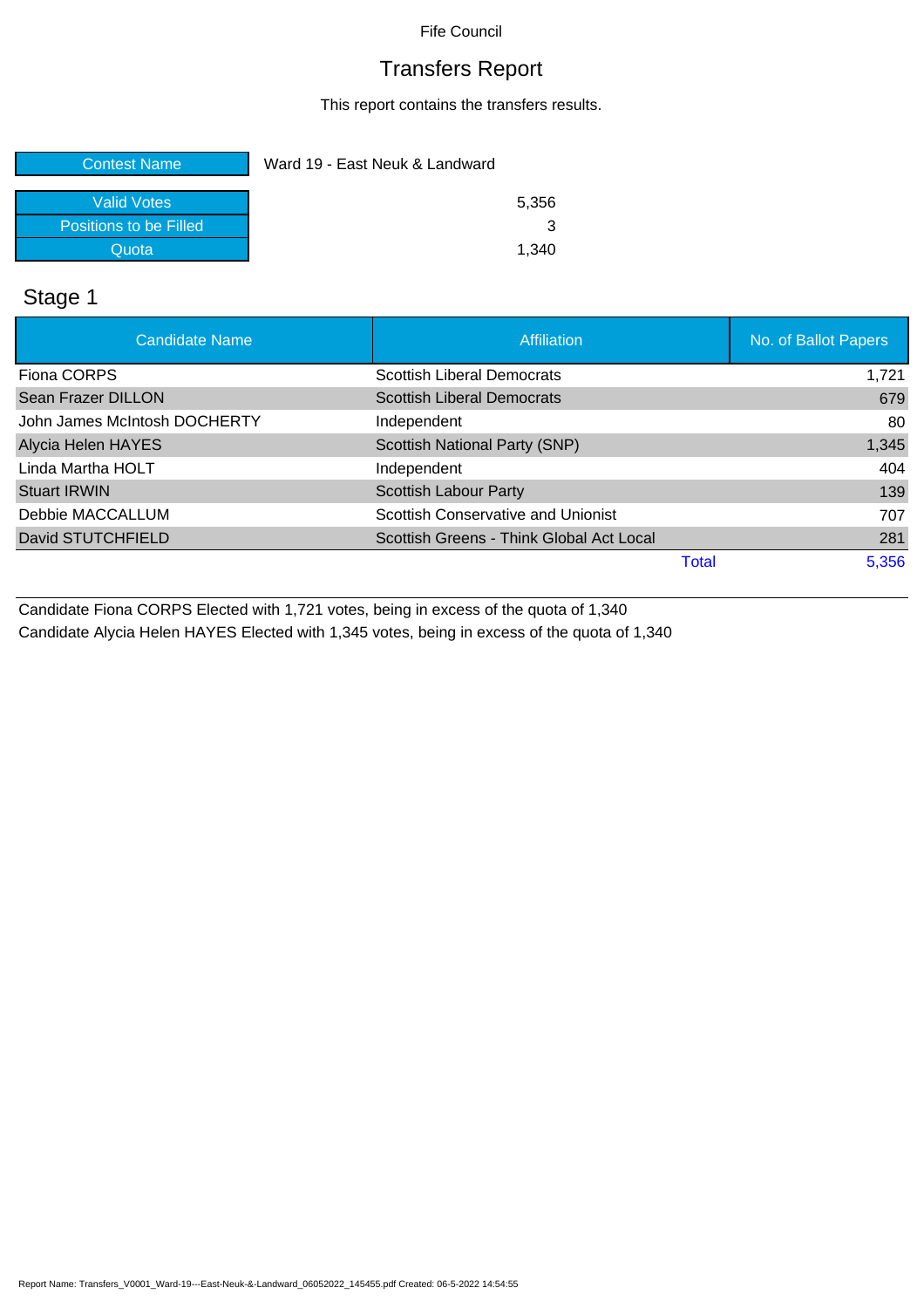# Transfers Report

This report contains the transfers results.

## Stage 2 - Surplus of Fiona CORPS 381.00000

| Action                                   | No. of Ballot<br><b>Papers</b> | <b>Transfer Value</b> | <b>Votes Transferred</b> |
|------------------------------------------|--------------------------------|-----------------------|--------------------------|
| <b>Transfer to Sean Frazer DILLON</b>    | 1,444                          | 0.22138               | 319.67272                |
| Transfer to John James McIntosh DOCHERTY | 21                             | 0.22138               | 4.64898                  |
| Transfer to Linda Martha HOLT            | 60                             | 0.22138               | 13.28280                 |
| <b>Transfer to Stuart IRWIN</b>          | 20                             | 0.22138               | 4.42760                  |
| Transfer to Debbie MACCALLUM             | 80                             | 0.22138               | 17.71040                 |
| <b>Transfer to David STUTCHFIELD</b>     | 45                             | 0.22138               | 9.96210                  |
|                                          |                                |                       |                          |
| No further preference                    | 51                             | 0.22138               | 11.29038                 |
| Not transferred due to rounding          |                                |                       | 0.00502                  |
|                                          | <b>Total</b>                   |                       | 381.00000                |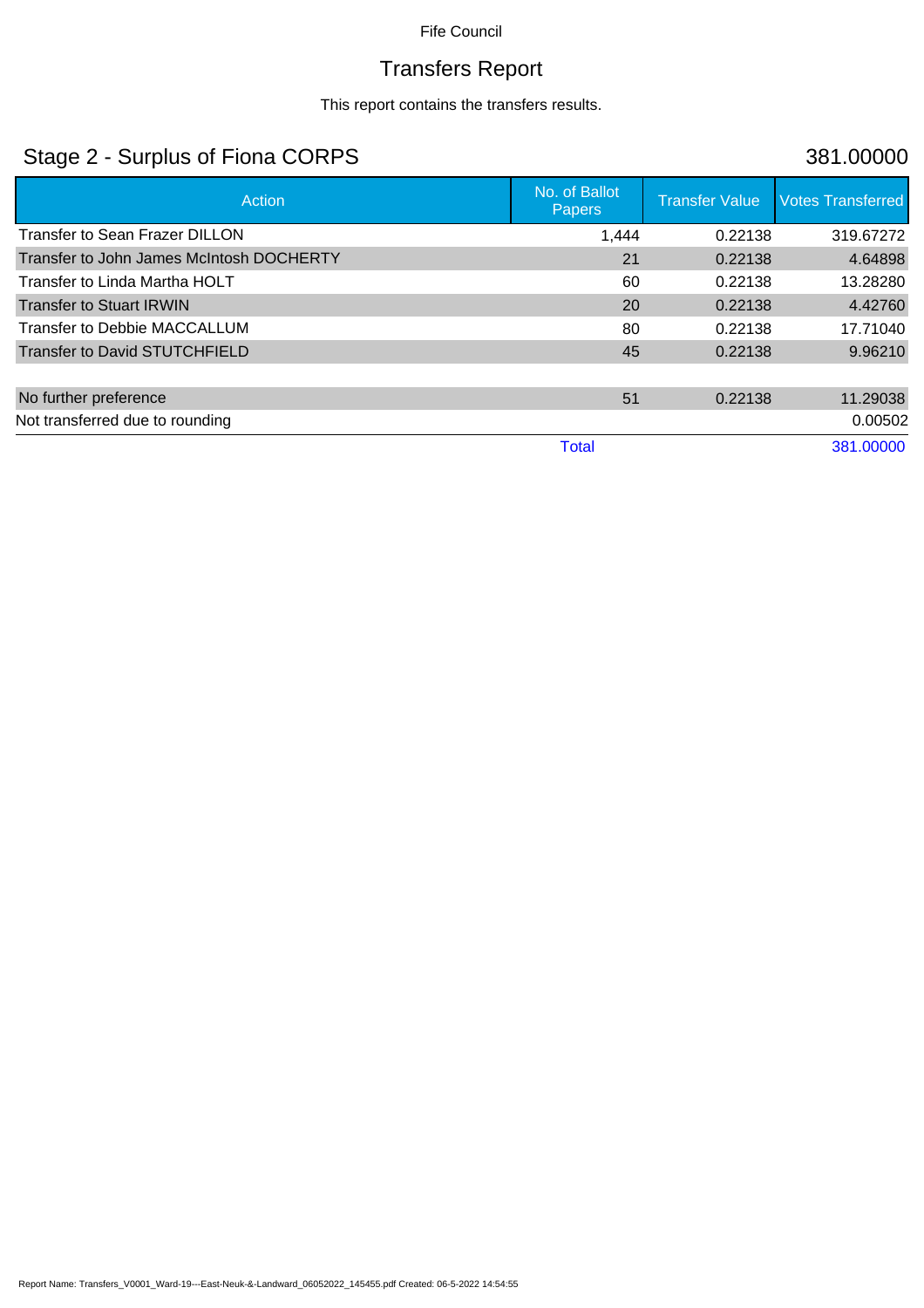# Transfers Report

This report contains the transfers results.

## Stage 3 - Surplus of Alycia Helen HAYES 5.00000

| Action                          | No. of Ballot<br>Papers |         | Transfer Value Votes Transferred |
|---------------------------------|-------------------------|---------|----------------------------------|
| Transfer to David STUTCHFIELD   | 685                     | 0.00371 | 2.54135                          |
|                                 |                         |         |                                  |
| No further preference           | 247                     | 0.00371 | 0.91637                          |
| Not transferred due to rounding |                         |         | 0.01005                          |
|                                 | Total                   |         | 5.00000                          |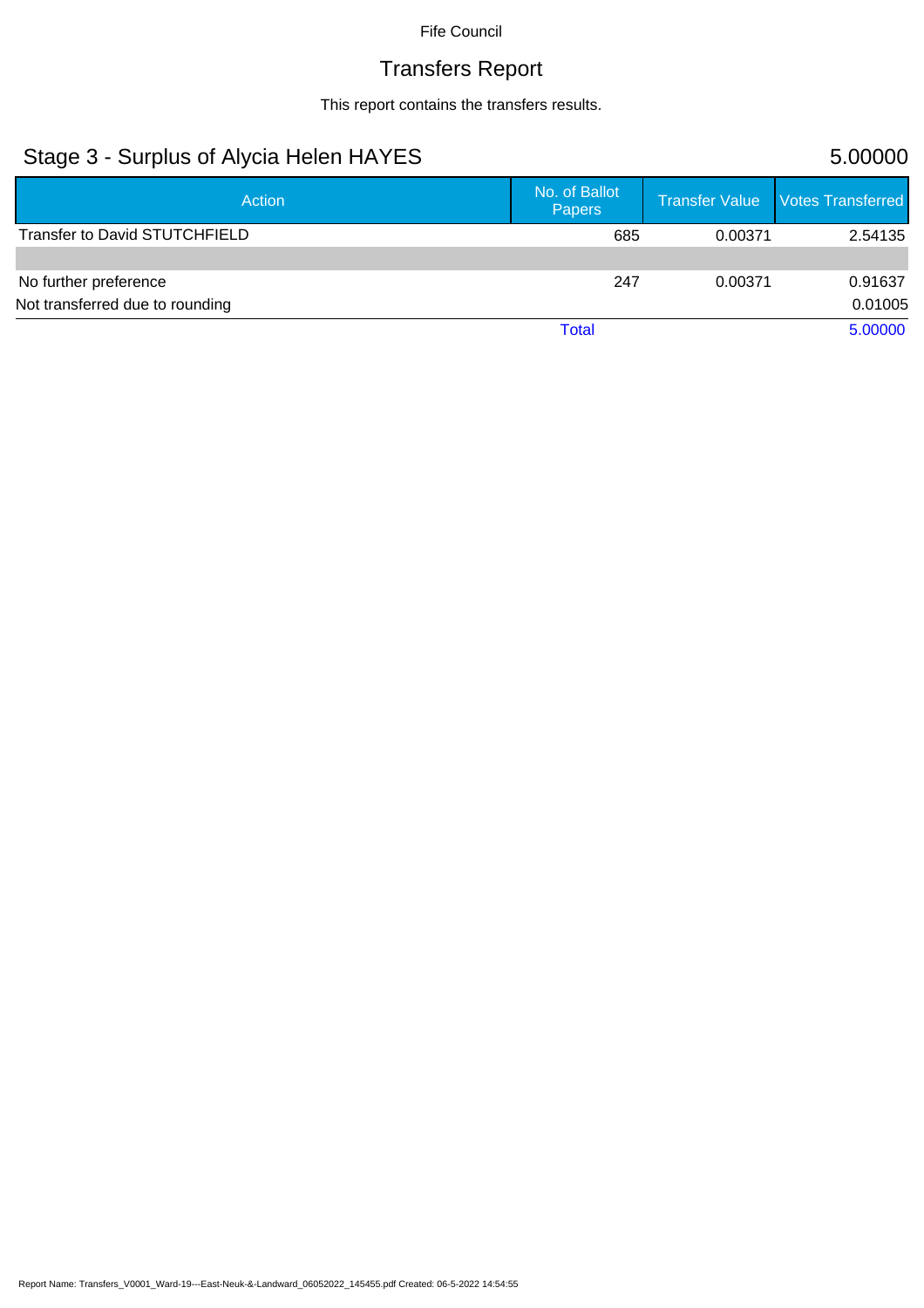## Transfers Report

This report contains the transfers results.

## Stage 4 - Exclusion of John James McIntosh DOCHERTY 84.91239

| <b>Action</b>                         | No. of Ballot<br>Papers | <b>Transfer Value</b> | <b>Votes Transferred</b> |
|---------------------------------------|-------------------------|-----------------------|--------------------------|
| <b>Transfer to Sean Frazer DILLON</b> | 14                      | 1.00000               | 14.00000                 |
| Transfer to Linda Martha HOLT         | 37                      | 1.00000               | 37.00000                 |
| <b>Transfer to Stuart IRWIN</b>       | 2                       | 1.00000               | 2.00000                  |
| <b>Transfer to Debbie MACCALLUM</b>   | 6                       | 1.00000               | 6.00000                  |
| <b>Transfer to David STUTCHFIELD</b>  | 10                      | 1.00000               | 10.00000                 |
| <b>Transfer to Sean Frazer DILLON</b> | 9                       | 0.22138               | 1.99242                  |
| Transfer to Linda Martha HOLT         | 4                       | 0.22138               | 0.88552                  |
| <b>Transfer to Stuart IRWIN</b>       | $\mathbf{1}$            | 0.22138               | 0.22138                  |
| <b>Transfer to Debbie MACCALLUM</b>   |                         | 0.22138               | 0.22138                  |
| <b>Transfer to David STUTCHFIELD</b>  | $\mathbf{1}$            | 0.22138               | 0.22138                  |
| Transfer to Sean Frazer DILLON        | 6                       | 0.00371               | 0.02226                  |
| Transfer to Linda Martha HOLT         | 15                      | 0.00371               | 0.05565                  |
| <b>Transfer to Stuart IRWIN</b>       | 3                       | 0.00371               | 0.01113                  |
| <b>Transfer to Debbie MACCALLUM</b>   | $\mathbf 1$             | 0.00371               | 0.00371                  |
| <b>Transfer to David STUTCHFIELD</b>  | 24                      | 0.00371               | 0.08904                  |
|                                       |                         |                       |                          |
| No further preference                 | 11                      | 1.00000               | 11.00000                 |
| No further preference                 | 5                       | 0.22138               | 1.10690                  |
| No further preference                 | 22                      | 0.00371               | 0.08162                  |
| Not transferred due to rounding       |                         |                       | 0.00000                  |
|                                       | <b>Total</b>            |                       | 84.91239                 |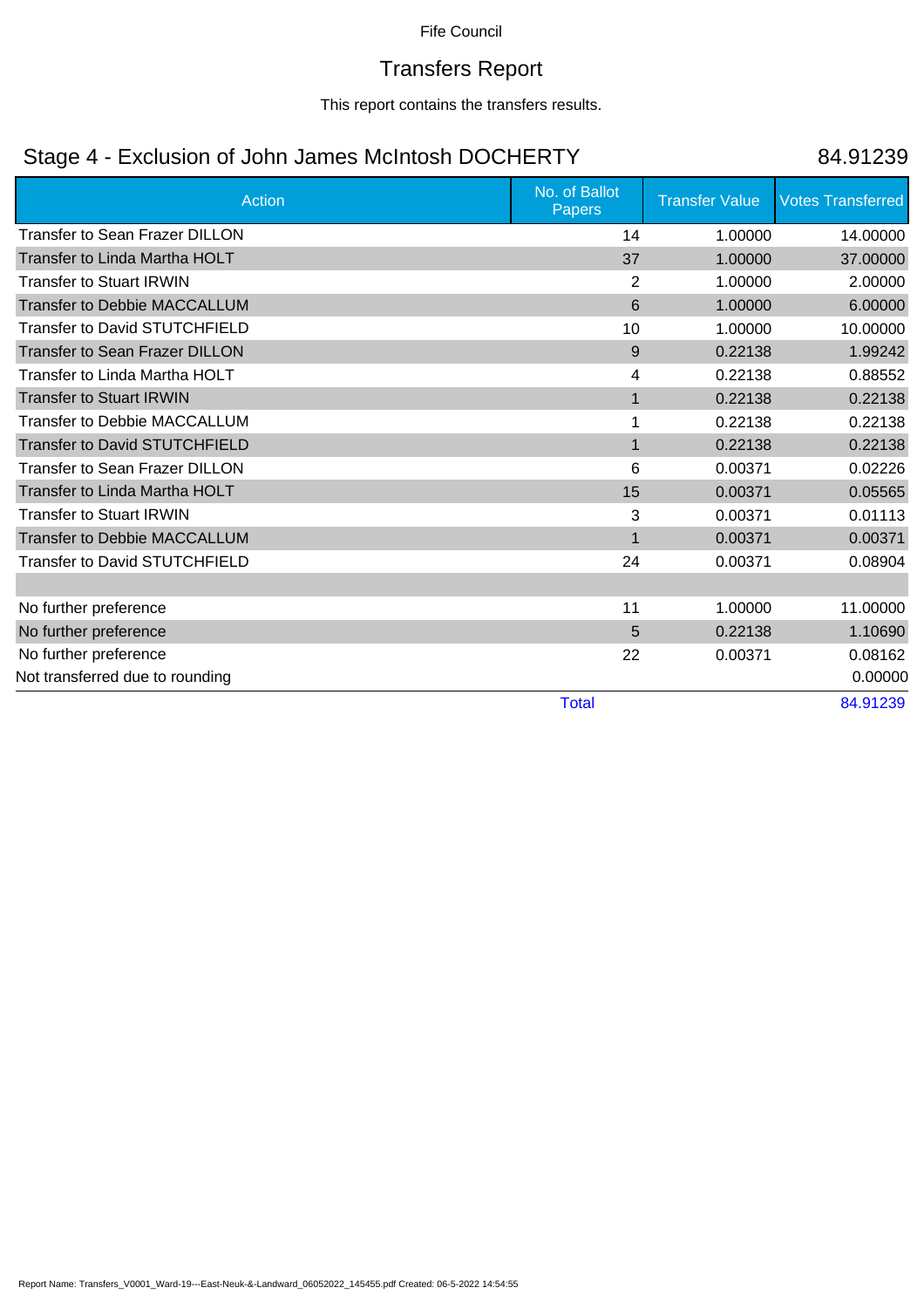# Transfers Report

This report contains the transfers results.

## Stage 5 - Exclusion of Stuart IRWIN 146.01256

| Action                                | No. of Ballot<br>Papers | <b>Transfer Value</b> | <b>Votes Transferred</b> |
|---------------------------------------|-------------------------|-----------------------|--------------------------|
| Transfer to Sean Frazer DILLON        | 46                      | 1.00000               | 46.00000                 |
| Transfer to Linda Martha HOLT         | 14                      | 1.00000               | 14.00000                 |
| <b>Transfer to Debbie MACCALLUM</b>   | 13                      | 1.00000               | 13.00000                 |
| <b>Transfer to David STUTCHFIELD</b>  | 35                      | 1.00000               | 35.00000                 |
| <b>Transfer to Sean Frazer DILLON</b> | 9                       | 0.22138               | 1.99242                  |
| Transfer to Linda Martha HOLT         | 1                       | 0.22138               | 0.22138                  |
| <b>Transfer to Debbie MACCALLUM</b>   | 1                       | 0.22138               | 0.22138                  |
| <b>Transfer to David STUTCHFIELD</b>  | 3                       | 0.22138               | 0.66414                  |
| <b>Transfer to Sean Frazer DILLON</b> | 14                      | 0.00371               | 0.05194                  |
| Transfer to Linda Martha HOLT         | 6                       | 0.00371               | 0.02226                  |
| <b>Transfer to Debbie MACCALLUM</b>   | 3                       | 0.00371               | 0.01113                  |
| <b>Transfer to David STUTCHFIELD</b>  | 44                      | 0.00371               | 0.16324                  |
|                                       |                         |                       |                          |
| No further preference                 | 33                      | 1.00000               | 33.00000                 |
| No further preference                 | 7                       | 0.22138               | 1.54966                  |
| No further preference                 | 31                      | 0.00371               | 0.11501                  |
| Not transferred due to rounding       |                         |                       | 0.00000                  |
|                                       | <b>Total</b>            |                       | 146.01256                |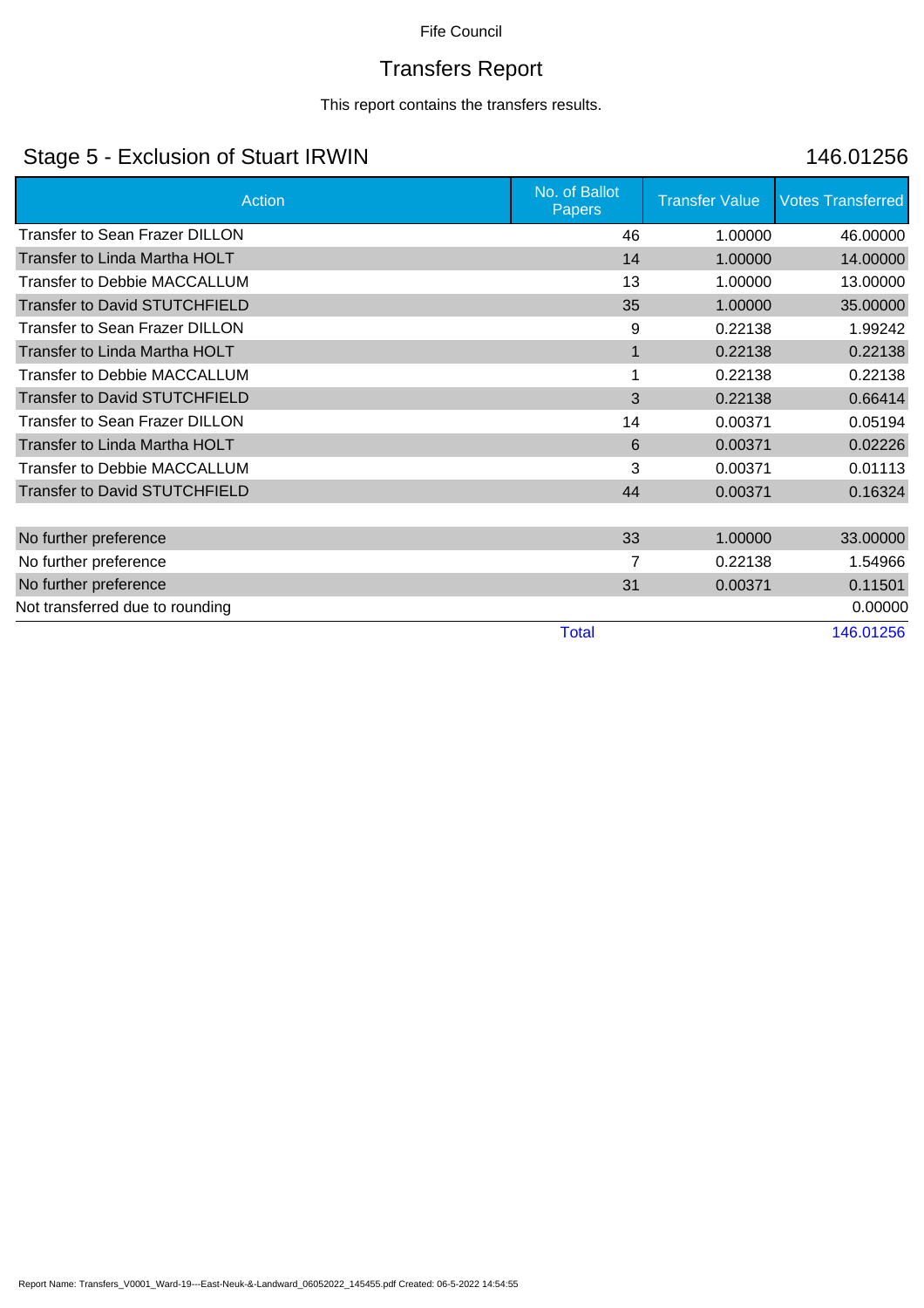# Transfers Report

This report contains the transfers results.

# Stage 6 - Exclusion of David STUTCHFIELD 339.64125

| Action                                | No. of Ballot<br>Papers | <b>Transfer Value</b> | <b>Votes Transferred</b> |
|---------------------------------------|-------------------------|-----------------------|--------------------------|
| <b>Transfer to Sean Frazer DILLON</b> | 134                     | 1.00000               | 134.00000                |
| Transfer to Linda Martha HOLT         | 46                      | 1.00000               | 46.00000                 |
| Transfer to Debbie MACCALLUM          | 4                       | 1.00000               | 4.00000                  |
| <b>Transfer to Sean Frazer DILLON</b> | 27                      | 0.22138               | 5.97726                  |
| Transfer to Linda Martha HOLT         | 2                       | 0.22138               | 0.44276                  |
| <b>Transfer to Debbie MACCALLUM</b>   | $\mathbf 1$             | 0.22138               | 0.22138                  |
| Transfer to Sean Frazer DILLON        | 144                     | 0.00371               | 0.53424                  |
| Transfer to Linda Martha HOLT         | 117                     | 0.00371               | 0.43407                  |
| Transfer to Debbie MACCALLUM          | 7                       | 0.00371               | 0.02597                  |
|                                       |                         |                       |                          |
| No further preference                 | 142                     | 1.00000               | 142.00000                |
| No further preference                 | 19                      | 0.22138               | 4.20622                  |
| No further preference                 | 485                     | 0.00371               | 1.79935                  |
| Not transferred due to rounding       |                         |                       | 0.00000                  |
|                                       | <b>Total</b>            |                       | 339.64125                |